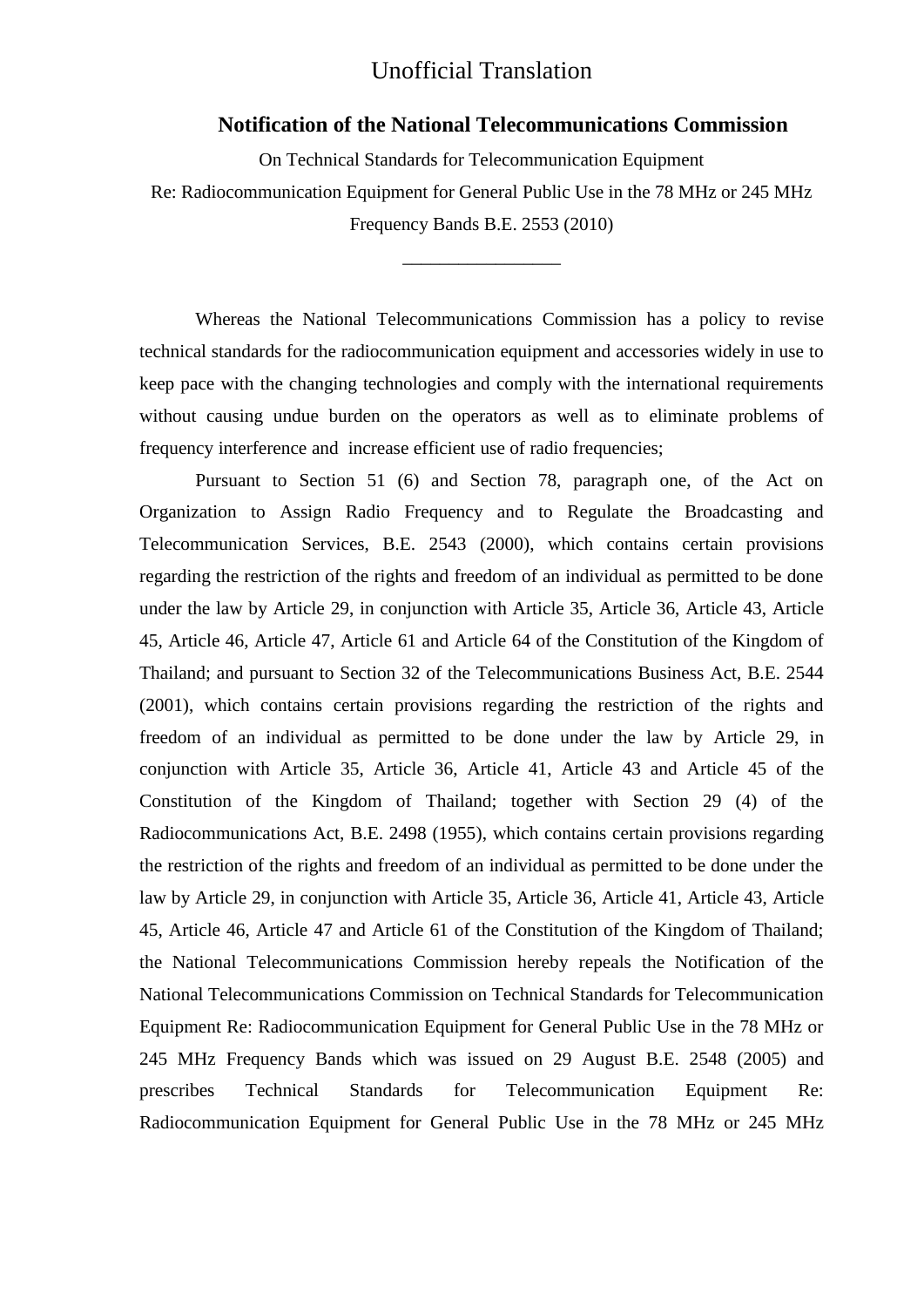# Unofficial Translation

Frequency Bands, as detailed in the Technical Standards No. NTC TS 1002 – 2553 appended hereto.

This Notification shall come into force as from the day following the date of its publication in the Government Gazette.

> Announced on the  $7<sup>th</sup>$  day of May B.E. 2553 (2010) Professor Prasit Prapinmongkolkarn Chairman of the National Telecommunications Commission

This English version is prepared by International Organizations Bureau with the sole purpose of facilitating the comprehension of foreign participants in the telecommunication rules and regulations and shall not in any event be construed or interpreted as having effect in substitution for or supplementary to the Thai version thereof.

Please note that the translation has not been subjected to an official review by the Office of the National Telecommunications Commission. The Office of NTC, accordingly, cannot undertake any responsibility for its accuracy, nor be held liable for any loss or damages arising out of or in connection with its use.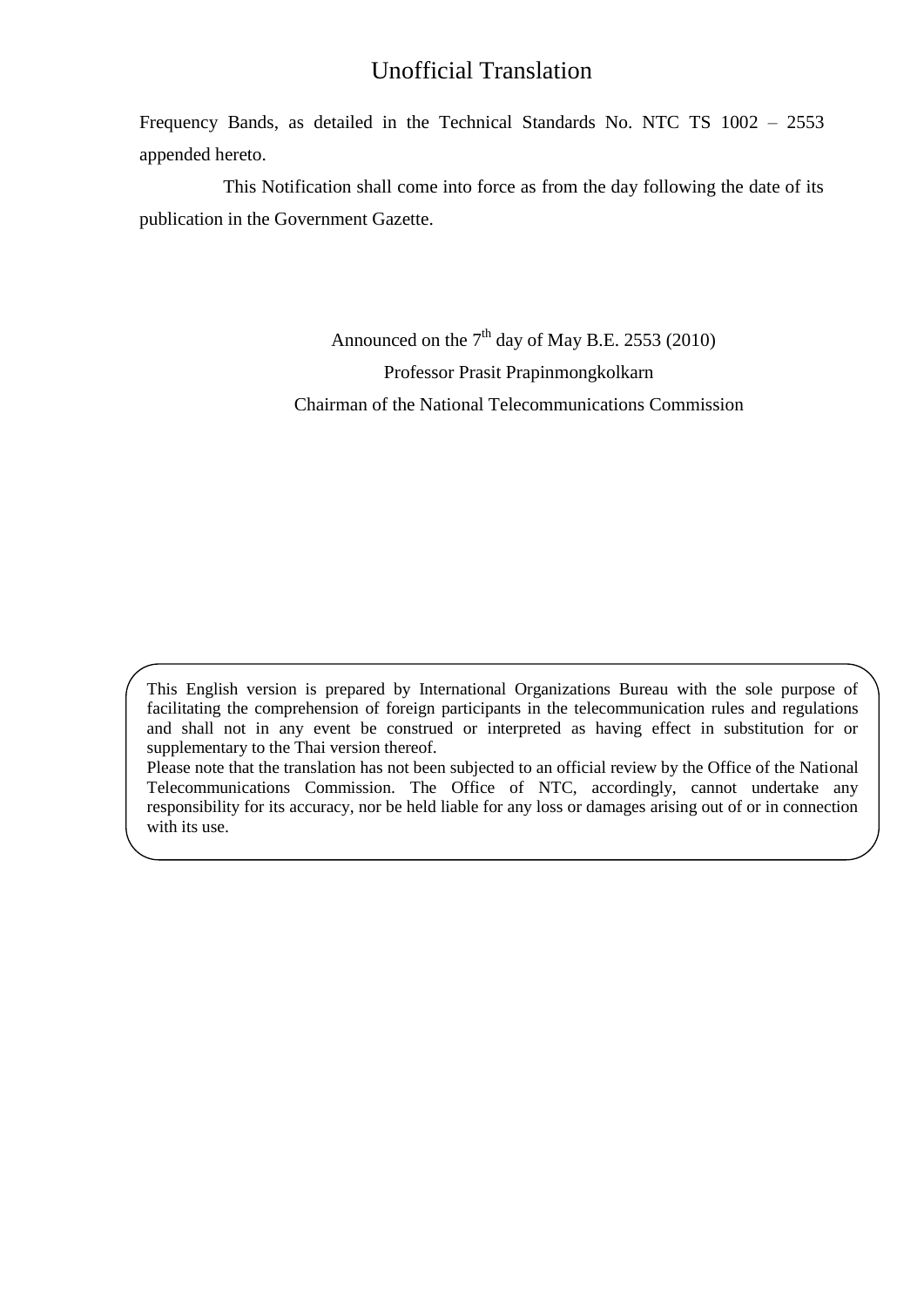

# **Technical Standards for Telecommunication Equipment NTC TS 1002 - 2553**

# **Radiocommunication Equipment for General Public Use in the 78 MHz or 245 MHz Frequency Bands**

**Office of the National Telecommunications Commission 87 Phahon Yothin 8 Road, Samsennai, Phayathai, Bangkok 10400 Tel. 0 2271 0151-60 Website: [www.ntc.or.th](http://www.ntc.or.th/)**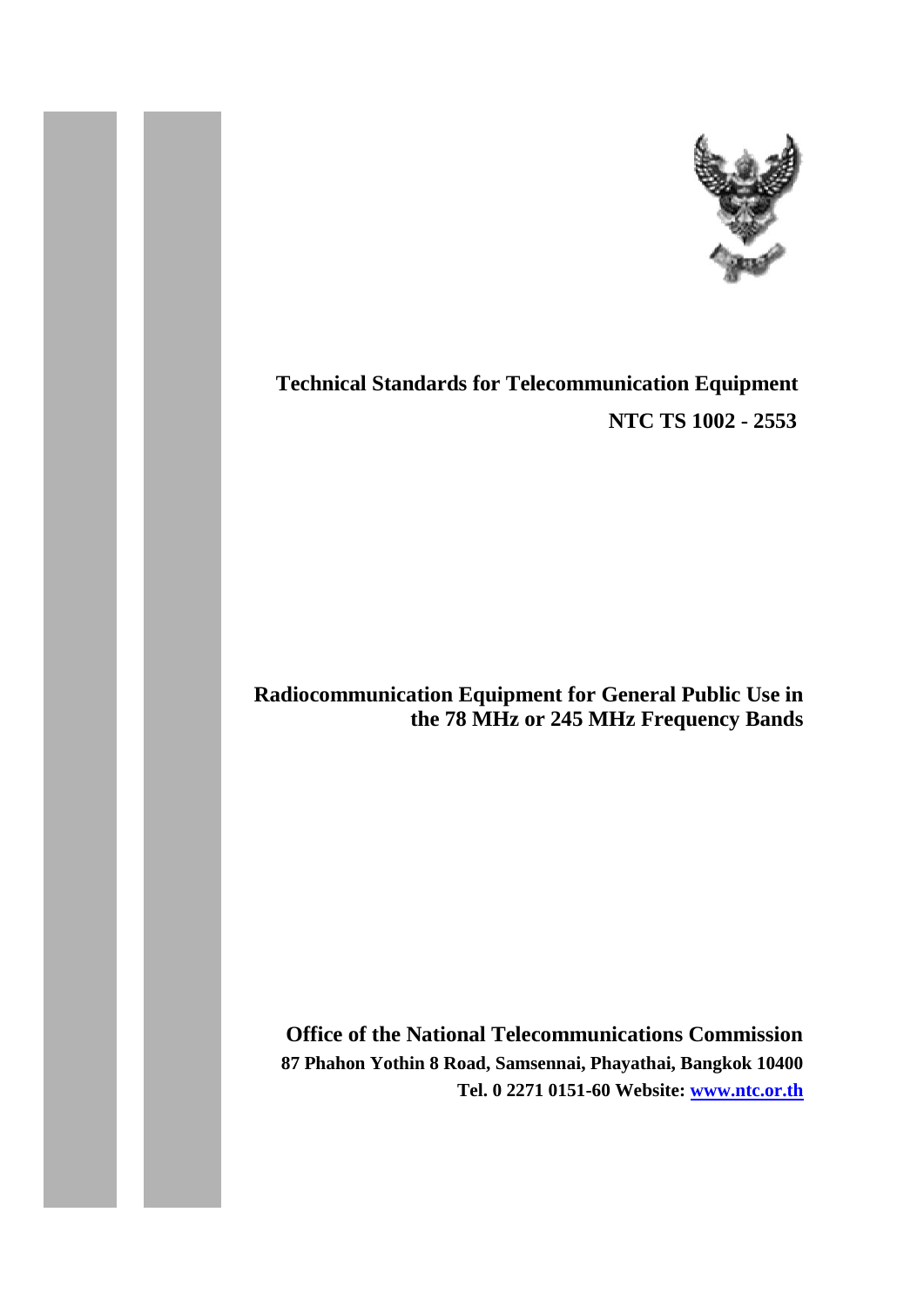# **Table of Contents**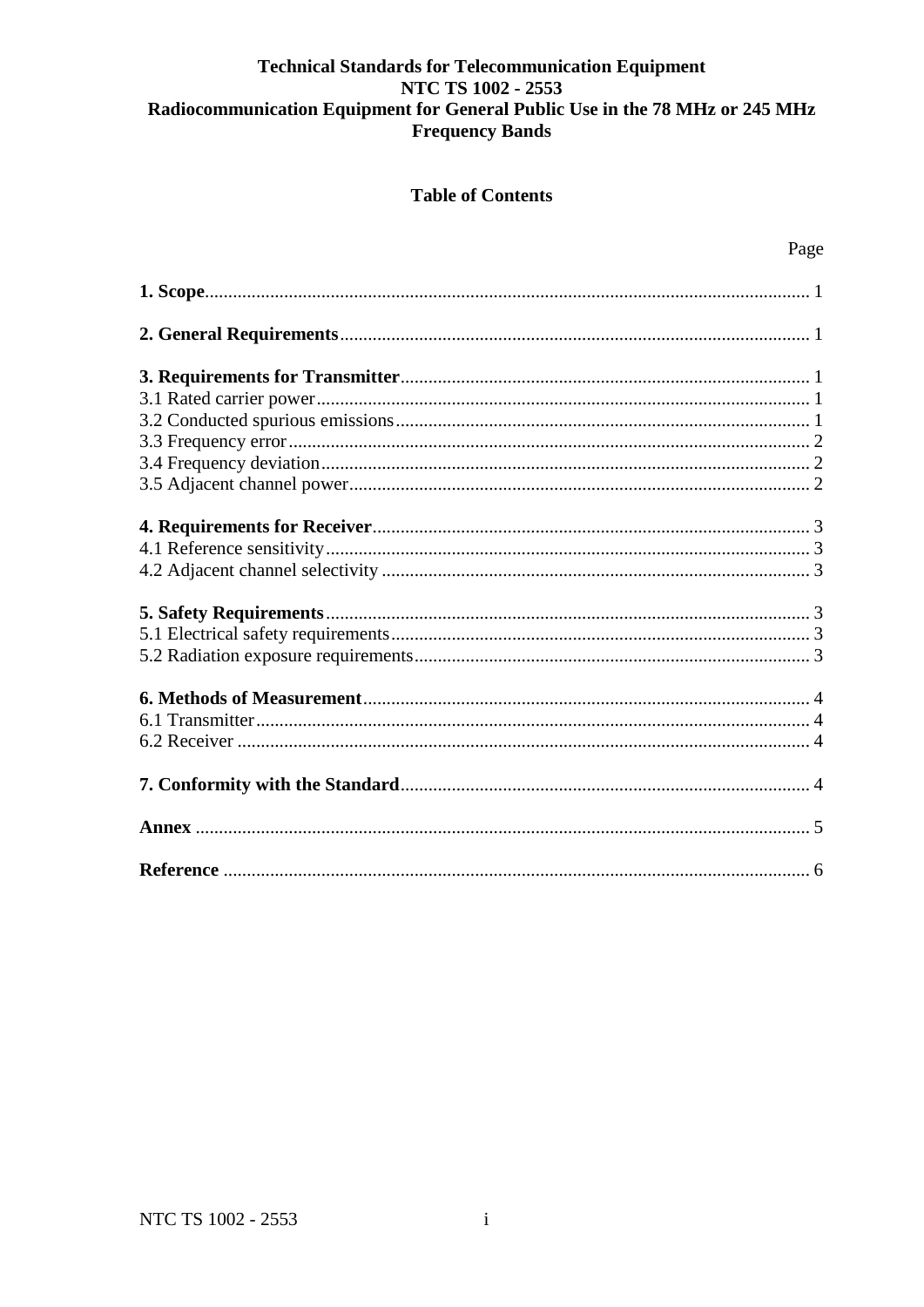### <span id="page-4-0"></span>**1. Scope**

This technical standard specifies the minimum technical characteristics for radiocommunication equipment for general public use in the 78 MHz or 245 MHz frequency band, using frequency modulation (FM) with channel spacing of 12.5 kHz or 25.0 kHz.

#### <span id="page-4-1"></span>**2. General Requirements**

| 2.1 External structure of a radiocommunication equipment |                                 |  |  |
|----------------------------------------------------------|---------------------------------|--|--|
| in the 78 MHz Frequency band                             | Yellow                          |  |  |
| 2.2 External structure of a radiocommunication equipment |                                 |  |  |
| in the 245 MHz Frequency band                            | Red                             |  |  |
| 2.3 Necessary bandwidth                                  |                                 |  |  |
| 2.3.1 Channel spacing of 12.5 kHz                        | Not exceeding 11 kHz            |  |  |
| 2.3.2 Channel spacing of 25 kHz                          | Not exceeding 16 kHz            |  |  |
| 2.4 Reception and transmission of signals                | Simplex (one frequency)         |  |  |
| 2.5 Radio frequency channels for use                     | Radio frequency channels        |  |  |
|                                                          | authorized for use are given in |  |  |
|                                                          | the <b>Annex</b>                |  |  |

#### <span id="page-4-2"></span>**3. Requirements for Transmitter**

#### <span id="page-4-3"></span>**3.1 Rated carrier power**

**Definition Rated carrier power** is the carrier power of the equipment as declared by the manufacturer in its technical documents. The carrier power is the average power delivered to the artificial antenna during a radio frequency cycle in the absence of modulation. The measured carrier power shall be within  $\pm$  1.5 dB of the rated carrier power.

**Limit** The rated carrier power shall not exceed 10 watts.

#### <span id="page-4-4"></span>**3.2 Conducted spurious emissions**

**Definition Conducted spurious emissions** are emissions at the antenna connector on a frequency or frequencies which are outside the necessary bandwidth and the level of which may be reduced without affecting the corresponding transmission of information. Spurious emissions include harmonic emissions, parasitic emissions, intermodulation products, and frequency conversion products, but exclude out-of-band emissions.

NTC TS 1002 - 2553 1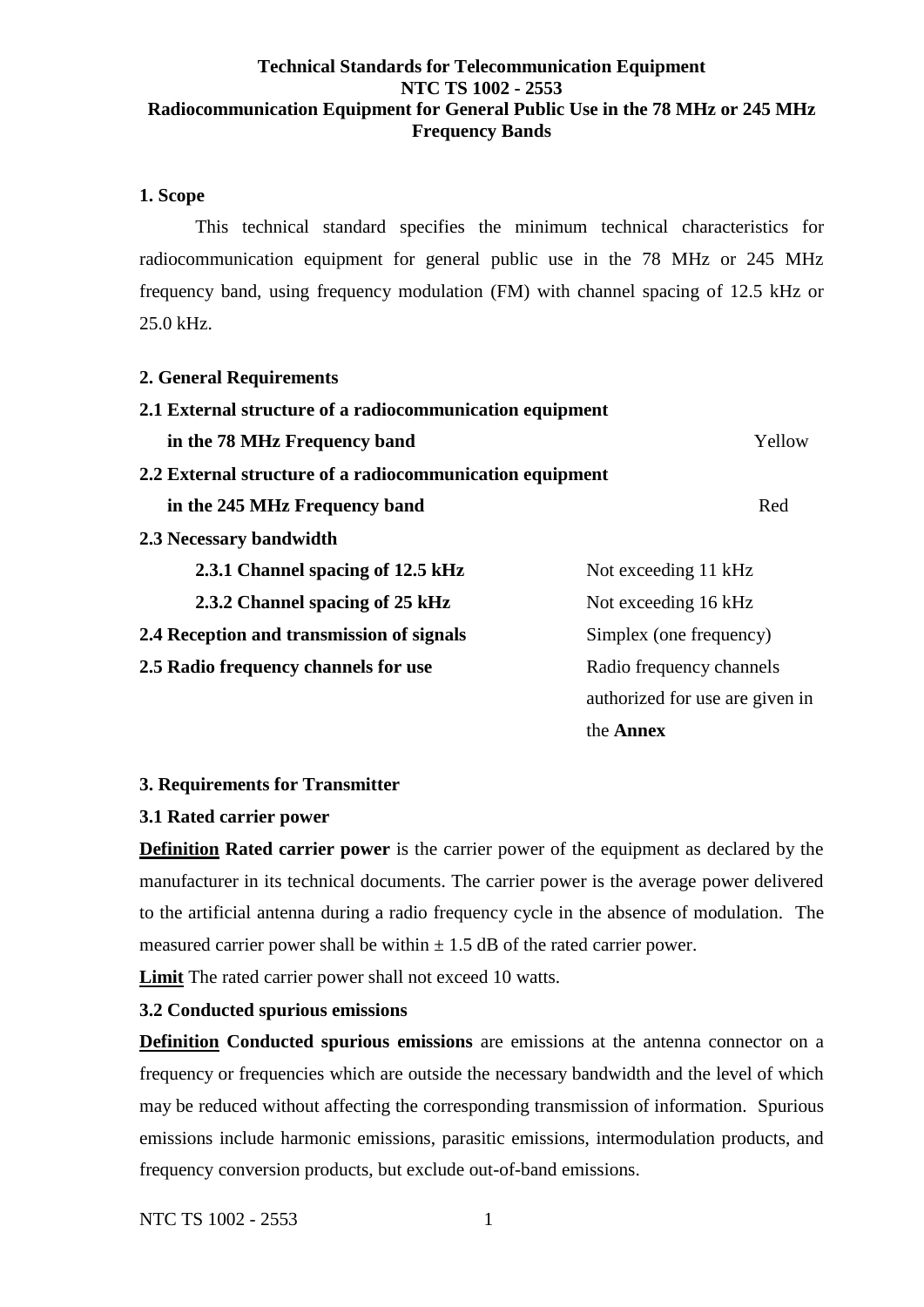Limit The power levels of conducted spurious emissions within the frequency range of 9 kHz - 3 GHz shall be attenuated below the carrier power in the absence of modulation at least  $43 + 10 \log P$  (dB) or 70 dBc, whichever is less stringent, where P is mean power in watt (W).

# <span id="page-5-0"></span>**3.3 Frequency error**

**Definition Frequency error** is the difference between the measured carrier frequency in the absence of modulation and the nominal frequency of the transmitter.

**Limit** The frequency error shall not exceed the values given in the table below:

| <b>Channel spacing</b> | <b>Frequency error (kHz)</b> |                        |  |  |
|------------------------|------------------------------|------------------------|--|--|
| (kHz)                  | <b>78 MHz Frequency band</b> | 245 MHz Frequency band |  |  |
| 12.5                   | $\pm 1.00$                   | ± 1.50                 |  |  |
| 25                     | ± 1.35                       | ± 2.00                 |  |  |

# <span id="page-5-1"></span>**3.4 Frequency deviation**

**Definition Frequency deviation** is the maximum difference between the instantaneous frequency of the modulated radio frequency signal and the carrier frequency in the absence of modulation.

**Limit** The frequency deviation shall not exceed the values given in the table below:

| <b>Channel spacing (kHz)</b> | <b>Frequency deviation (kHz)</b> |  |  |
|------------------------------|----------------------------------|--|--|
|                              | $\pm 2.5$                        |  |  |
|                              |                                  |  |  |

# <span id="page-5-2"></span>**3.5 Adjacent channel power**

**Definition Adjacent channel power** is that part of the total output power of a transmitter under defined conditions of modulation, which falls within a specified passband centered on the nominal frequency of either of the adjacent channels. This adjacent channel power is the sum of the mean power produced by the modulation, hum and noise of the transmitter. **Limit** The adjacent channel power levels shall have the values as given in the table below:

| <b>Channel spacing (kHz)</b> | <b>Adjacent channel power</b>          |  |  |
|------------------------------|----------------------------------------|--|--|
| 12.5                         | at least 60 dB below the carrier power |  |  |
| 25                           | at least 70 dB below the carrier power |  |  |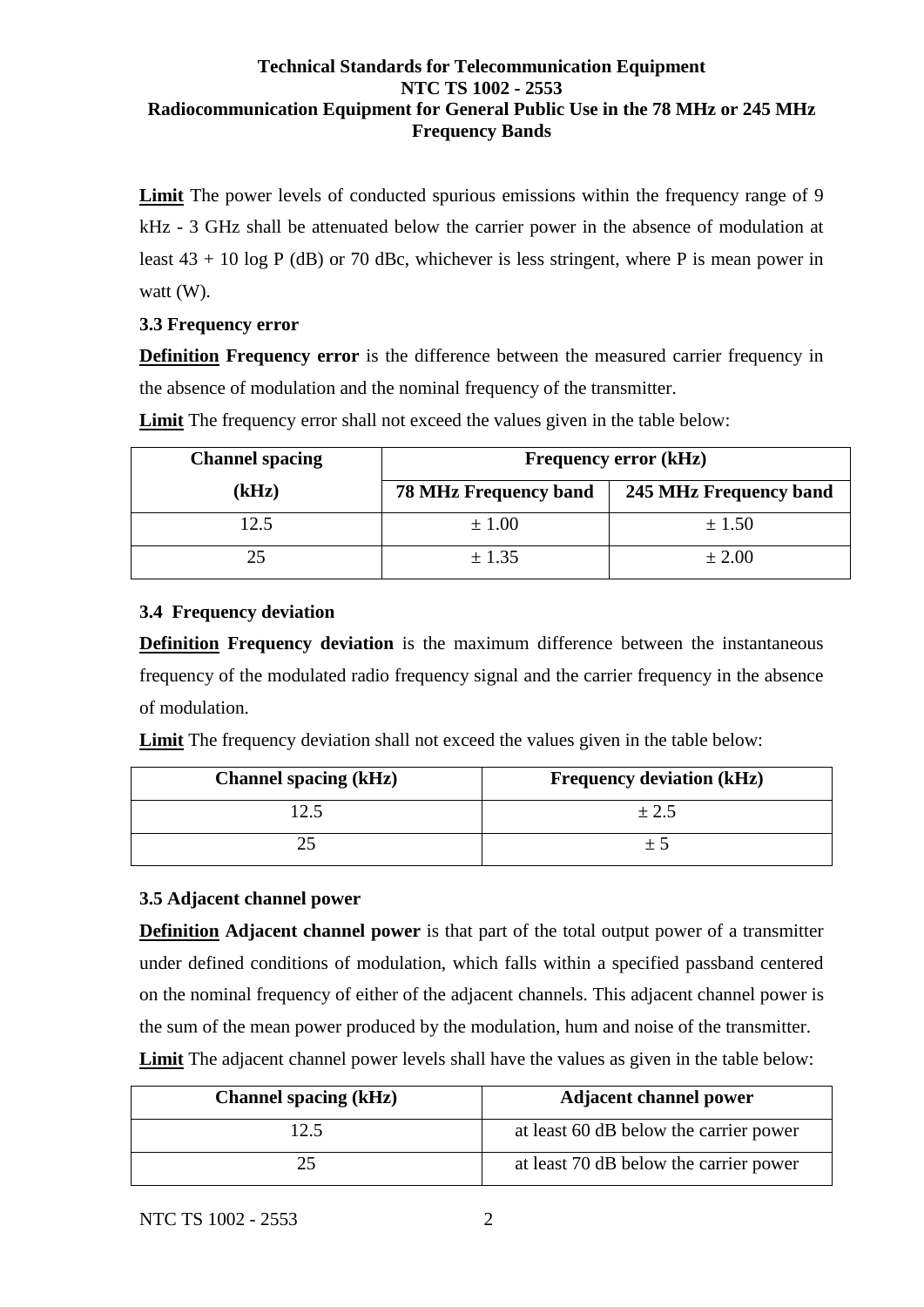# <span id="page-6-0"></span>**4. Requirements for Receiver**

# <span id="page-6-1"></span>**4.1 Reference sensitivity**

**Definition Reference sensitivity** is the lowest level of receiver input signal at a nominal frequency with specified modulation that will result in the standard SINAD at the output of the receiver.

Limit The maximum input signal level shall not exceed  $0.50\mu$ V (microvolt) at 12 dB SINAD.

### <span id="page-6-2"></span>**4.2 Adjacent channel selectivity**

**Definition Adjacent channel selectivity** is the capability of a receiver to receive a wanted modulated signal at the nominal frequency in the presence of an unwanted modulated signal in the adjacent channel.

**Limit** The difference of signal levels between the adjacent channel and the nominal channel must not be less than 50 dB.

#### <span id="page-6-3"></span>**5. Safety Requirements**

#### <span id="page-6-4"></span>**5.1 Electrical safety requirements**

The electrical safety requirements for radiocommunication equipment for general public use in the 78 MHz or 245 MHz frequency bands shall comply with any of the following standards:

|                           | 5.1.1 IEC 60950 - 1 : Information Technology Equipment – Safety – Part 1: |
|---------------------------|---------------------------------------------------------------------------|
|                           | <b>General Requirements</b>                                               |
| $5.1.2$ TIS 1561 - 2548 : | Information Technology Equipment – Safety:                                |
|                           | <b>General Requirements</b>                                               |

#### <span id="page-6-5"></span>**5.2 Radiation exposure requirements**

The installation of radiocommunication station and the use of radiocommunication equipment for general public use in the 78 MHz or 245 MHz frequency bands shall comply with the safety standard for the use of radiocommunication equipment on human health as well as safety criteria and measures for the use of radiocommunication equipment on human health prescribed by the National Telecommunications Commission.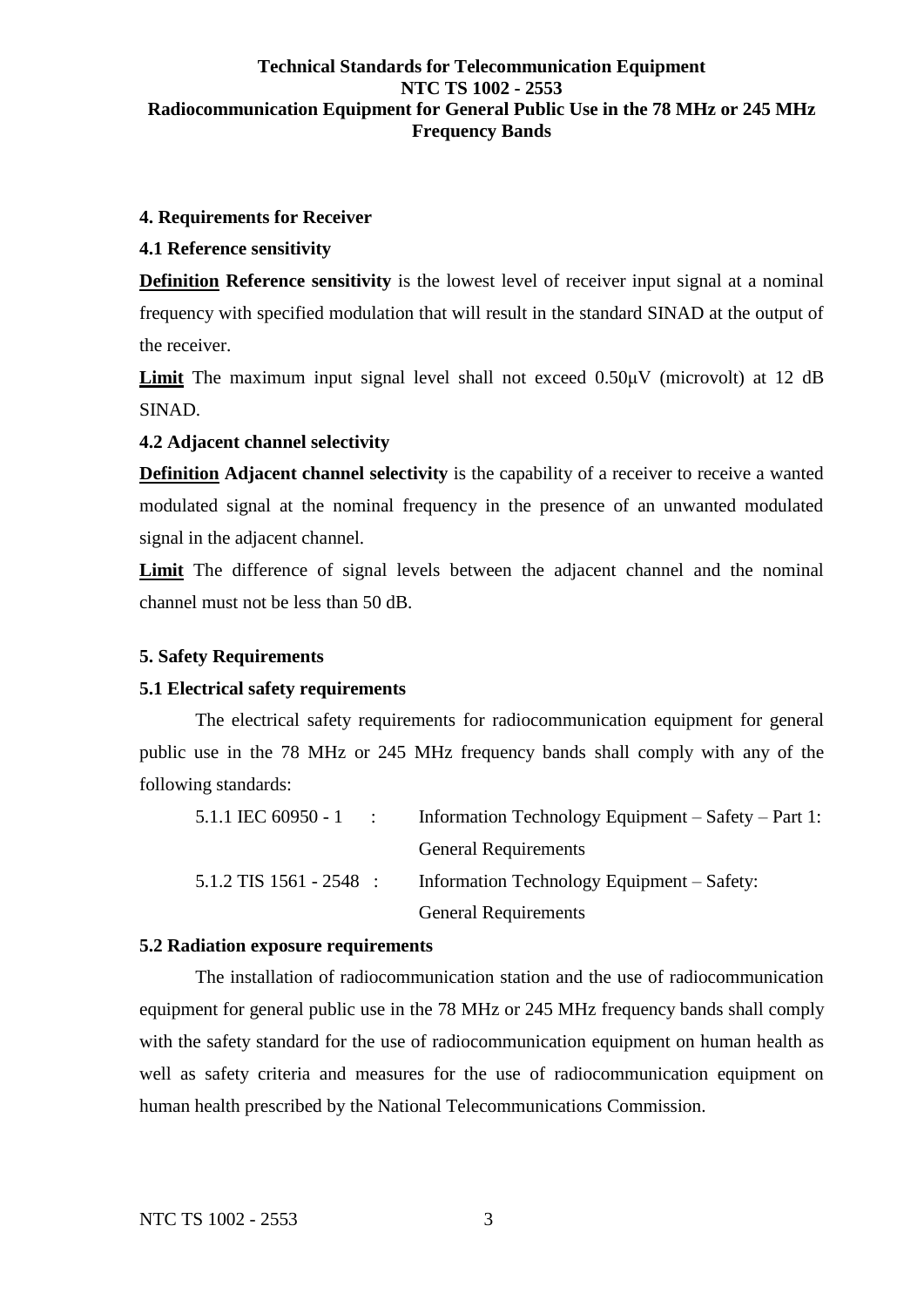#### <span id="page-7-0"></span>**6. Methods of Measurement**

#### <span id="page-7-1"></span>**6.1 Transmitter**

#### **6.1.1 Rated carrier power**

The testing method shall follow IEC 60489-2 [1], ETSI EN 300 086-1 [2], ANSI/TIA/EIA-603-B [3], or any other equivalent method.

#### **6.1.2 Conducted spurious emissions**

The testing method shall follow ITU-R Rec. SM. 329-10 [4], ANSI/TIA/EIA-603- B, or any other equivalent method.

#### **6.1.3 Frequency error**

The testing method shall follow IEC 60489-2, ETSI EN 300 086-1, ANSI/TIA/EIA-603-B (Topic: Carrier frequency stability), or any other equivalent method.

#### **6.1.4 Frequency deviation**

The testing method shall follow IEC 60489-2, ETSI EN 300 086-1, ANSI/TIA/EIA-603-B (Topic: Modulation limiting), or any other equivalent method.

#### **6.1.5 Adjacent channel power**

The testing method shall follow IEC 60489-2, ETSI EN 300 086-1, ANSI/TIA/EIA-603-B, or any other equivalent method.

#### <span id="page-7-2"></span>**6.2 Receiver**

#### **6.2.1 Reference sensitivity**

The testing method shall follow IEC 60489-3 [5], ANSI/TIA/EIA-603-B, or any other equivalent method.

#### **6.2.2 Adjacent channel selectivity**

The testing method shall follow IEC 60489-3, ETSI EN 300 086-1, ANSI/TIA/EIA-603-B, or any other equivalent method.

#### <span id="page-7-3"></span>**7. Conformity with the Standard**

The radiocommunication equipment for general public use in the 78 MHz or 245 MHz frequency bands shall present its conformity with this Standard. It shall be regarded as telecommunication equipment Type B prescribed in the Notification of the National Telecommunications Commission Re: Conformity Assessment of Telecommunication Equipment.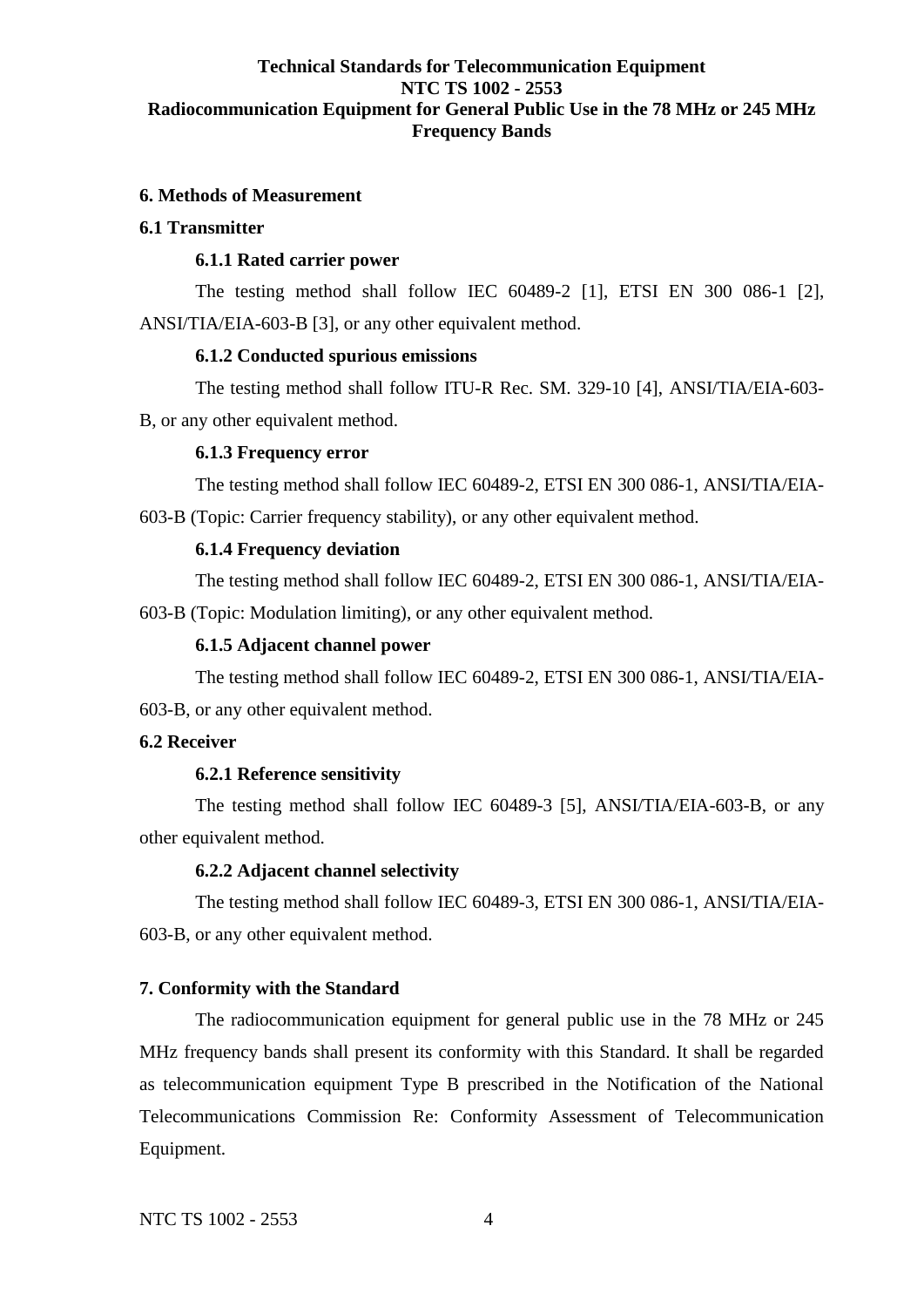# **Annex**

# <span id="page-8-0"></span>**Radio Frequency Range for Radiocommunication Equipment for General Public Use in the 78 MHz or 245 MHz Band**

1. **For 78 MHz Frequency band**, the following 80 radio frequency channels (in MHz) are authorized for use:

| 78,0000 | 78.0125 | 78.0250 | 78.0375 | 78.0500 | 78.0625 | 78.0750 | 78.0875 |
|---------|---------|---------|---------|---------|---------|---------|---------|
| 78.1000 | 78.1125 | 78.1250 | 78.1375 | 78.1500 | 78.1625 | 78.1750 | 78.1875 |
| 78.2000 | 78.2125 | 78.2250 | 78.2375 | 78.2500 | 78.2625 | 78.2750 | 78.2875 |
| 78.3000 | 78.3125 | 78.3250 | 78.3375 | 78.3500 | 78.3625 | 78.3750 | 78.3875 |
| 78.4000 | 78.4125 | 78.4250 | 78.4375 | 78.4500 | 78.4625 | 78.4750 | 78.4875 |
| 78.5000 | 78.5125 | 78.5250 | 78.5375 | 78.5500 | 78.5625 | 78.5750 | 78.5875 |
| 78.6000 | 78.6125 | 78.6250 | 78.6375 | 78.6500 | 78.6625 | 78.6750 | 78.6875 |
| 78.7000 | 78.7125 | 78.7250 | 78.7375 | 78.7500 | 78.7625 | 78.7750 | 78.7875 |
| 78.8000 | 78.8125 | 78.8250 | 78.8375 | 78.8500 | 78.8625 | 78.8750 | 78.8875 |
| 78.9000 | 78.9125 | 78.9250 | 78.9375 | 78.9500 | 78.9625 | 78.9750 | 78.9875 |

# 2. **For 245 MHz Frequency band**, the following 80 radio frequency channels (in MHz) are authorized for use:

| 245.0000 | 245.0125 | 245.0250 | 245.0375 | 245.0500 | 245.0625 | 245.0750 | 245.0875 |
|----------|----------|----------|----------|----------|----------|----------|----------|
| 245.1000 | 245.1125 | 245.1250 | 245.1375 | 245.1500 | 245.1625 | 245.1750 | 245.1875 |
| 245.2000 | 245.2125 | 245.2250 | 245.2375 | 245.2500 | 245.2625 | 245.2750 | 245.2875 |
| 245.3000 | 245.3125 | 245.3250 | 245.3375 | 245.3500 | 245.3625 | 245.3750 | 245.3875 |
| 245.4000 | 245.4125 | 245.4250 | 245.4375 | 245.4500 | 245.4625 | 245.4750 | 245.4875 |
| 245.5000 | 245.5125 | 245.5250 | 245.5375 | 245.5500 | 245.5625 | 245,5750 | 245.5875 |
| 245.6000 | 245.6125 | 245.6250 | 245.6375 | 245.6500 | 245.6625 | 245.6750 | 245.6875 |
| 245.7000 | 245.7125 | 245.7250 | 245,7375 | 245.7500 | 245.7625 | 245,7750 | 245.7875 |
| 245.8000 | 245.8125 | 245.8250 | 245.8375 | 245.8500 | 245.8625 | 245.8750 | 245.8875 |
| 245.9000 | 245.9125 | 245.9250 | 245.9375 | 245.9500 | 245.9625 | 245,9750 | 245.9875 |